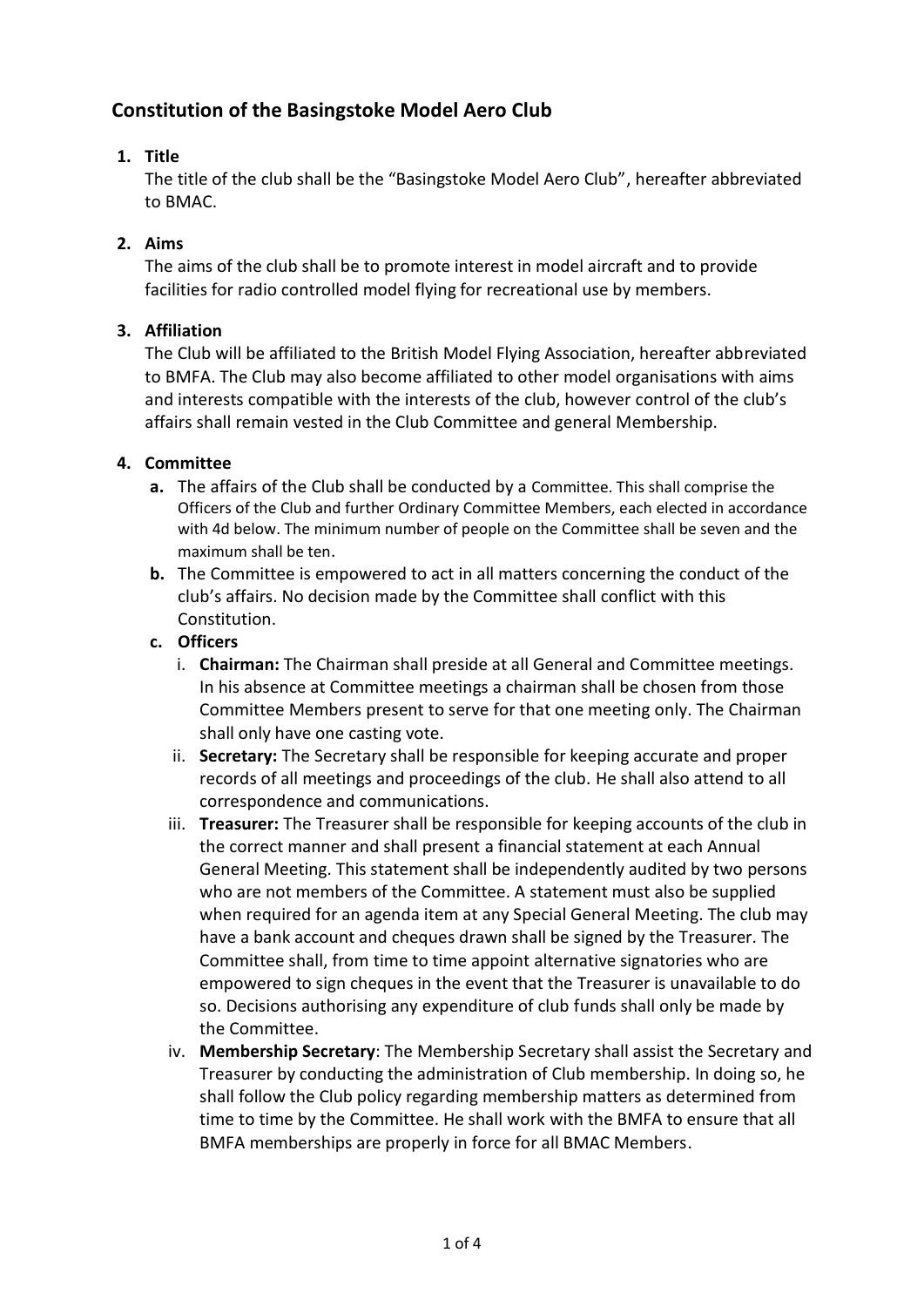The Membership Secretary shall act as the Club's Data Protection Compliance Manager.

### **d. Appointment and Resignation**

- i. **Eligibility**: Fully paid up BMAC Members shall become eligible for election as Officers or Committee Members after they have completed 18 calendar months of paid up BMAC Membership. However, Members who have resigned from the committee during the year prior to the date of the election (for whatever reasons) shall not be eligible.
- ii. **Appointment**: Officers and Committee Members shall be appointed at the Annual General Meeting (AGM), or at a Special General Meeting (SGM) called for the purpose. Officers and Committee Members shall stand down at the following AGM but may stand for re-election. The official time for the outgoing committee will be 23:59hr of the day of the AGM the new committee will take effect on 00:00hr of the following day. Officers and/or Committee Members shall also stand down at an SGM if that is the purpose of the meeting and if so decided at that meeting. If a new (or partially new) Committee is elected at an SGM, it shall take office immediately.
- iii. **Safety Officer:** The Committee shall appoint a Safety Officer from amongst the elected Committee Members. The Safety Officer shall present to the Committee policies and plans for the safe operation of models flying within the Club. He shall also report to the Committee any actions needed to maintain the safety of operations.
- iv. **Vacancies:** The Committee shall have the power to fill any vacancies in the offices of the club occurring between general meetings and to co-opt members to the committee if the need arises.
- v. **Resignation**: Resignations shall be submitted in writing and acknowledged and accepted in writing by the Committee. The resigning Member will not be eligible for re-election until the following year (at least a one year gap).
- **e. Committee Meetings:** Meetings of the Committee shall be convened at least six times per year to enable the business of the Club to be transacted. Any two Committee Members may request the Secretary to call a Committee meeting and at least seven days notice shall be given to the Committee Members. Committee Members shall acknowledge receipt of request to the secretary within 5 days. A quorum for Committee meetings shall be five and shall include at least one officer of the club.

# **5. General Meetings**

- **a. Annual General Meetings:** The Annual General Meeting shall be held each year, normally during the month of December. The interval between annual general meetings shall not exceed thirteen months.
- **b. Special General Meetings**: Special General Meetings may be called at any time by the Committee and must be called by the Secretary if requested to do so by not less than 25% of the voting membership. A quorum for special general meetings shall be 25% of the club membership.
- **c. Voting**: All fully paid up members shall have one vote at the annual and special general meetings, except the Chairman, who shall only have the casting vote.
- **d. Meeting Announcements**: At least fourteen days notice of AGMs or SGMs shall be given to members, by e-mail. It is the member's responsibility to inform the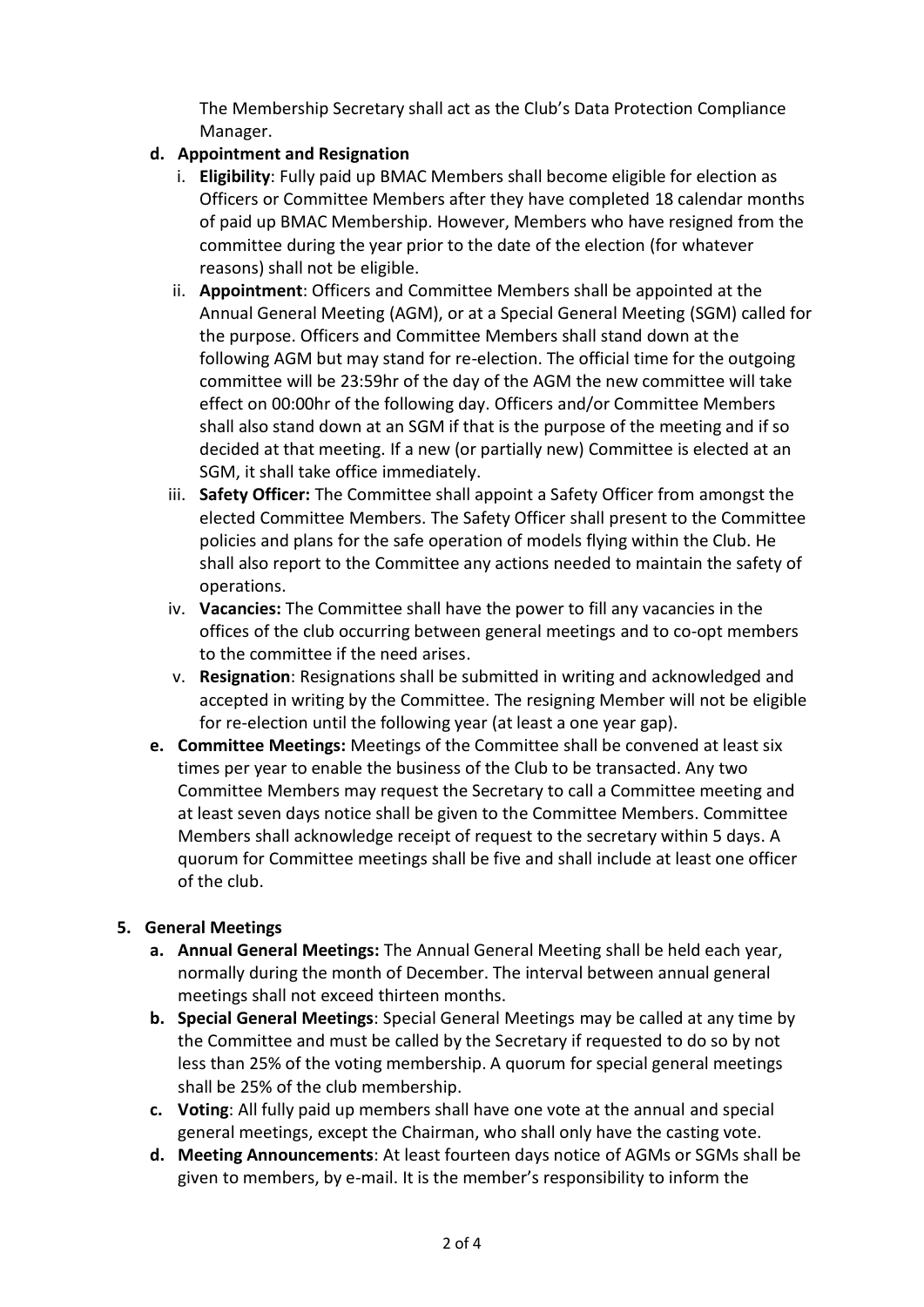secretary of change of e-mail address. It is not the responsibility of the Club to ensure safe delivery of the e-mail. It is the member's responsibility to ensure their records held by the secretary are up to date and valid.

#### **6. Membership**

- **a. Membership** shall be open to all, subject to the approval of the Committee, and in accordance with the provisions of this Constitution, in particular those provisions relating to Insurance. Members under the age of 18 on  $1<sup>st</sup>$  January qualify for Junior Membership.
- **b. Applications:** Membership applications shall be made to the Membership Secretary in accordance with any procedure or process laid down by the Committee from time to time. Such process may include the enforcement of a Membership limit.
- **c. Notification**: Following application, the applicant will be notified of acceptance or otherwise. No reasons for acceptance or rejection shall be given.
- **d. Fees**: The Committee shall recommend the annual subscription amount, and amount of any other fees, for approval at the AGM. Under exceptional circumstances, and with the majority approval of committee members present at any committee meeting, the committee shall have the power to modify the subscription structure when it is deemed to be in the best interest of the club.
- **e. Probationary Period**: New Members will be required to serve an initial probationary period of six months. During this time, they may have their Membership terminated at the discretion of the Committee for unsatisfactory conduct.
- **f. Renewal**: Subscriptions shall become due for renewal on the first day of January each year, and must be paid before the last day of January to ensure continuity of membership, or the membership concerned shall be considered terminated. Thereafter, from the  $1^{st}$  February to the 31st December of the same year, a Late Payment Fee will be charged. Renewals following after this period shall be subject to approval as a new membership and will be subject to any fees that may be in force. See also paragraph 7c.
- **g. Expulsion**: The Committee shall be empowered to suspend or expel from the club any Member found guilty of a serious breach of the Club rules or whose actions are in any way detrimental to the interests of the Club and/or another Club Member. In all cases the Member concerned shall have the right of appeal. The Member's appeal must be lodged in writing with the Secretary within 14 days of the suspension or expulsion. The Secretary shall acknowledge receipt of the member's written appeal within 14 days. The Secretary will set a mutually convenient time for the hearing. This shall be no longer than 28 days from acknowledgment of the appeal. The Members appeal will be held in front of the committee. A minimum of five Committee Members must be present at the hearing. The Member can bring an independent party to the meeting. This person may represent the Member or choose to be a witness. The majority vote at the hearing will be final. Should a split vote occur the Chairman shall have the casting vote.

#### **7. Insurance**

**a. BMFA Membership**: All BMAC Members must be Members of the BMFA. This provides insurance cover for third party liabilities for recreational use of model aircraft.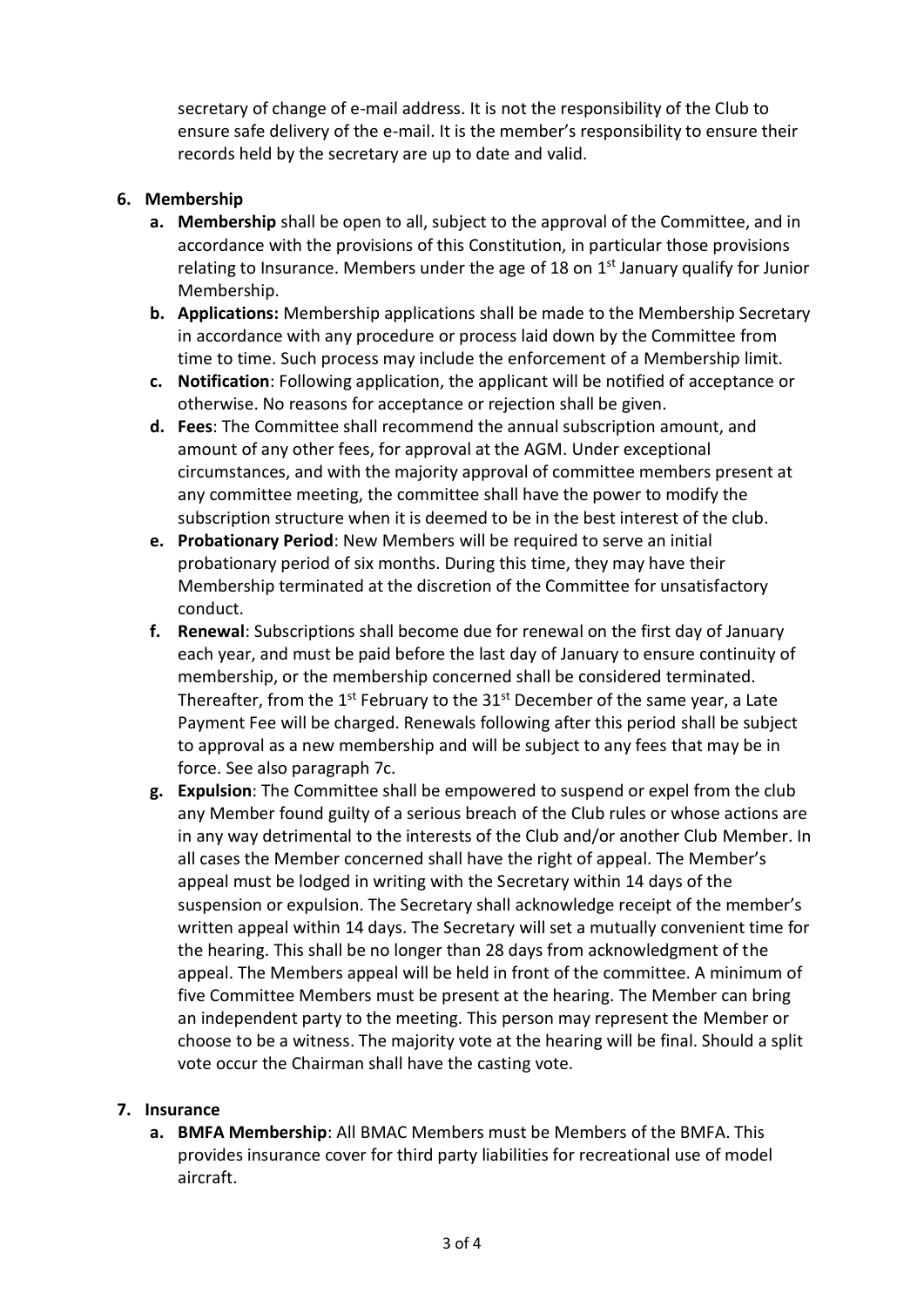- **b. BMFA Subscriptions**: Members may pay their BMFA subscriptions through the Club or, if they pay for their BMFA Membership through another route, they must provide evidence of their BMFA Membership to the BMAC Membership Secretary when requested. This may be checked from time to time. Any Member whose BMFA Membership lapses will immediately cease to be a Member of the BMAC, irrespective of any money paid.
- **c. CAA registration**: All BMAC members must be registered with the Civil Aviation Authority (CAA). Members may pay their CAA registration fee through the Club or, if they pay for their CAA registration through another route, they must provide evidence of their CAA registration to the BMAC Membership Secretary when requested. Any member whose CAA registration lapses will immediately be suspended from membership of the BMAC until they can show proof of registration.
- **d. BMFA Renewals**: Members who do not renew their BMFA Subscriptions before 1st January each year are not permitted to use BMAC facilities until their BMFA subscriptions have been paid, which must in any case be paid by the last day of January.
- **e. Limit of BMAC Responsibility**: The Club shall not be held responsible for the activities of members away from the Clubs' facilities.
- **f. Commercial Use**: No flying of aircraft for commercial purposes shall take place on BMAC facilities.

### **8. Rules and Flying Control**

- **a.** The Committee shall publish the Club Rules, which shall include all flying control regulations. Members shall abide by the published Rules.
- **b.** The power to vary and enforce Rules and flying control regulations shall be vested in the Committee. This shall include limits on the sound levels emitted by models.

#### **9. Guests**

- **a.** Guests may be invited to visit the Club's facilities by any full Member who shall accompany and be responsible for the guest during his/her visit. Guests will be required to comply with all Club rules during the visit.
- **b.** Guests who intend to fly model aircraft must be BMFA Members and have a current BMFA Membership card. Overseas visitors with an overseas equivalent of BMFA insurance may be permitted to fly subject to Committee approval. A member may invite a maximum of two such guests per visit, with a maximum of three visits per guest per year, unless otherwise approved in writing by the committee.
- **c.** BMAC members wishing to fly shall have priority over guests.

#### **10. Prospective Members**

Prospective Members may fly at the site on a maximum of three occasions prior to becoming Members. They must be supervised by a BMAC Member. The prospective member shall be subject to all of the Club's rules.

# **11. Winding Up**